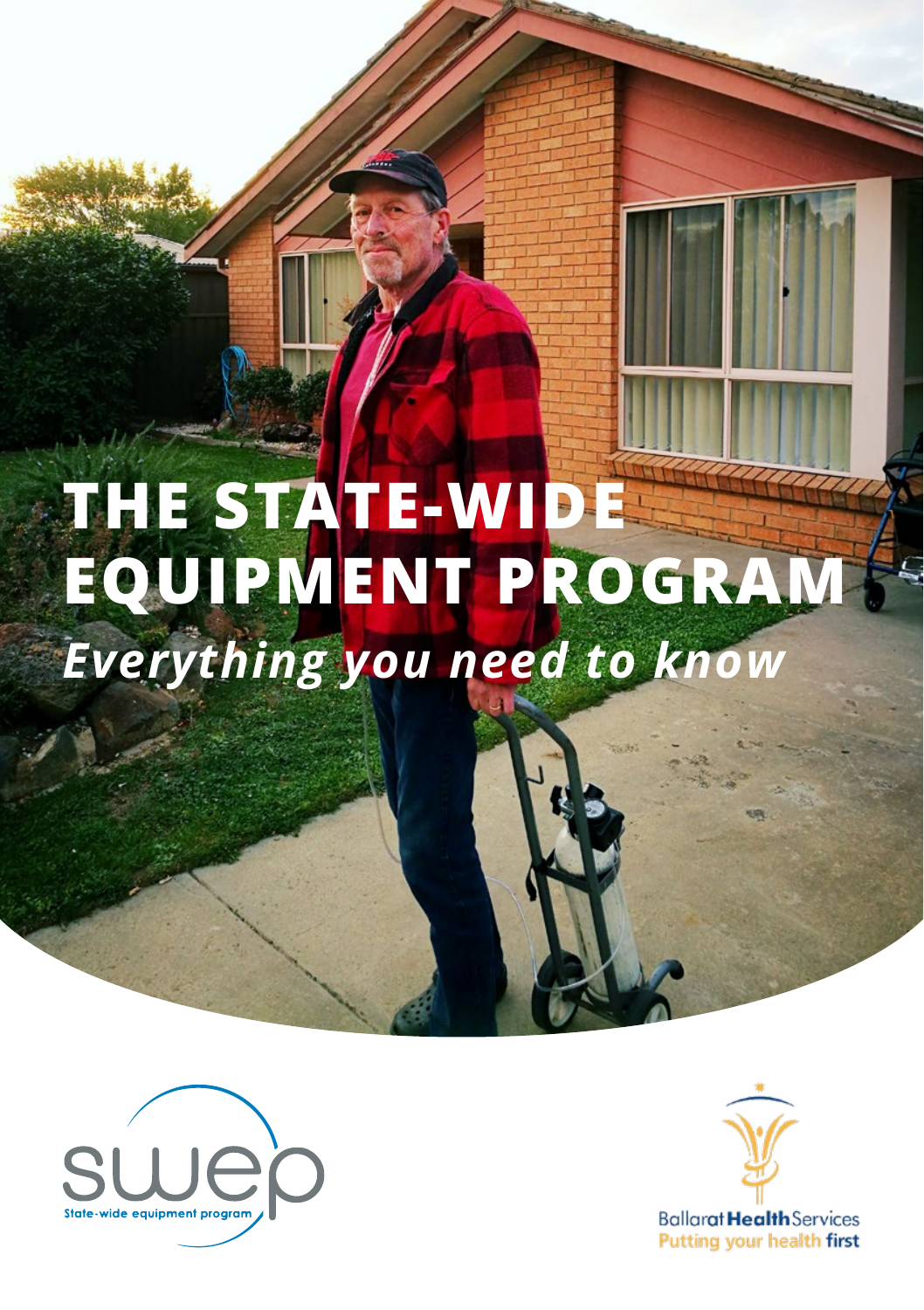# **Contents**

| About The State-Wide Equipment Program - SWEP            | $\mathbf{1}$   |
|----------------------------------------------------------|----------------|
| <b>Our Programs</b>                                      | $\overline{2}$ |
| <b>Accessing Assistive Technology (AT) Modifications</b> | 3              |
| <b>SWEP and NDIS Relationship</b>                        | 3              |
| Why choose SWEP?                                         | $\overline{4}$ |
| SWEP has contracts with several Suppliers                | $\overline{4}$ |
| <b>Frequently Asked Questions</b>                        | 5              |
| <b>Preventative Maintenance</b>                          | 6              |
| What is the best way to communicate with SWEP?           | 6              |
| <b>Clinical Advisory Panels</b>                          | $\overline{7}$ |
| <b>Prescriber Accountability and Support</b>             | $\overline{7}$ |
| <b>Priority of Access Framework (PoA)</b>                | 8              |
| <b>Reporting and Accountability</b>                      | 8              |
| <b>Continuous Improvement</b>                            | 9              |
| <b>Contact and Feedback</b>                              | 10             |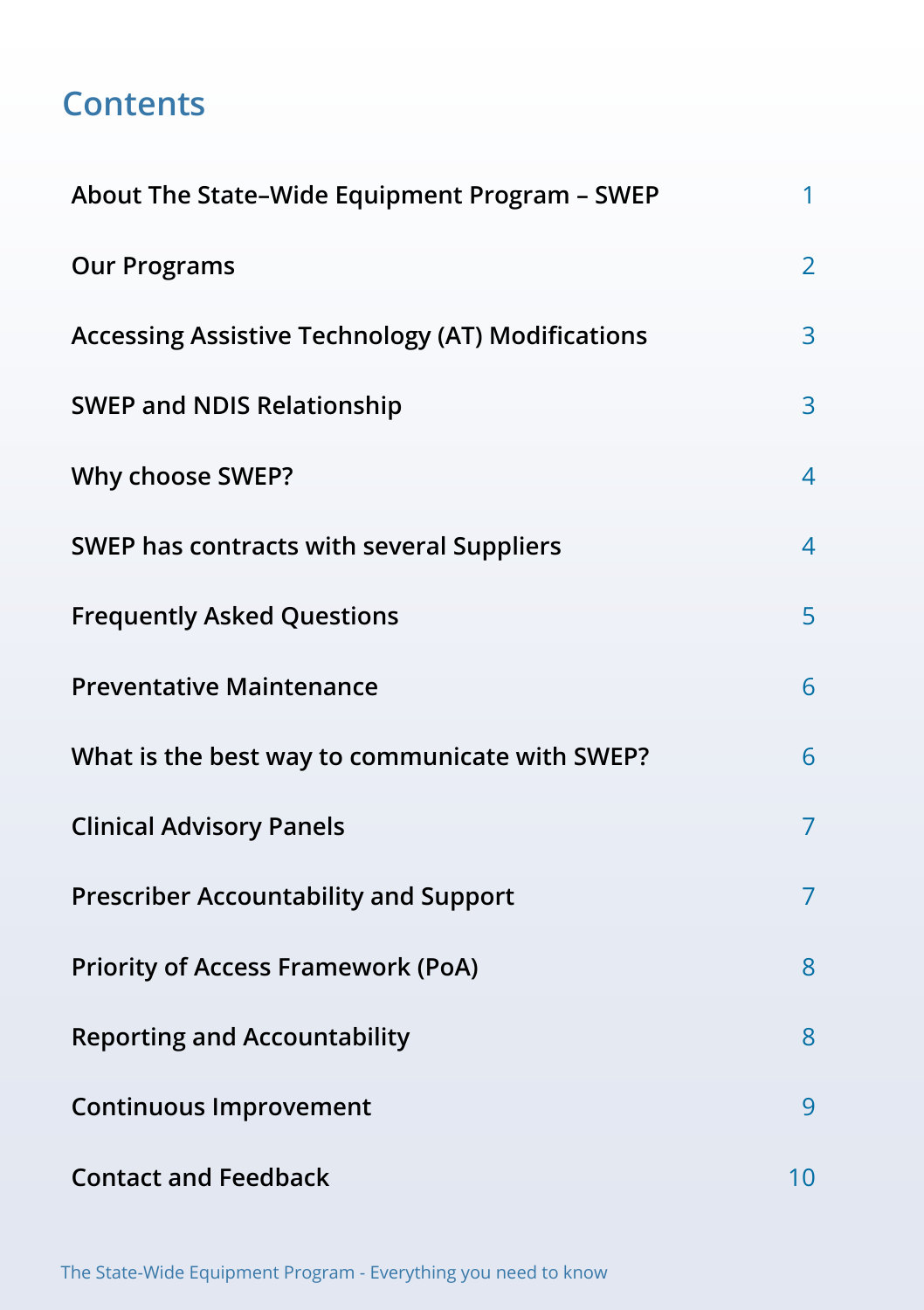# <span id="page-2-0"></span>**Everything you need to know about The State–Wide Equipment Program – SWEP**

The State-wide Equipment Program (SWEP) assists eligible people across Victoria who have a permanent disability and/or are frail aged with support to access equipment/Assistive Technology (AT) and/or vehicle and home modifications.

Our aim is to improve people's independence and safety at home, facilitate their participation in the community and support families and carers in their role.

Our programs are funded by the State & Commonwealth Governments and administered by Ballarat Health Services (BHS).

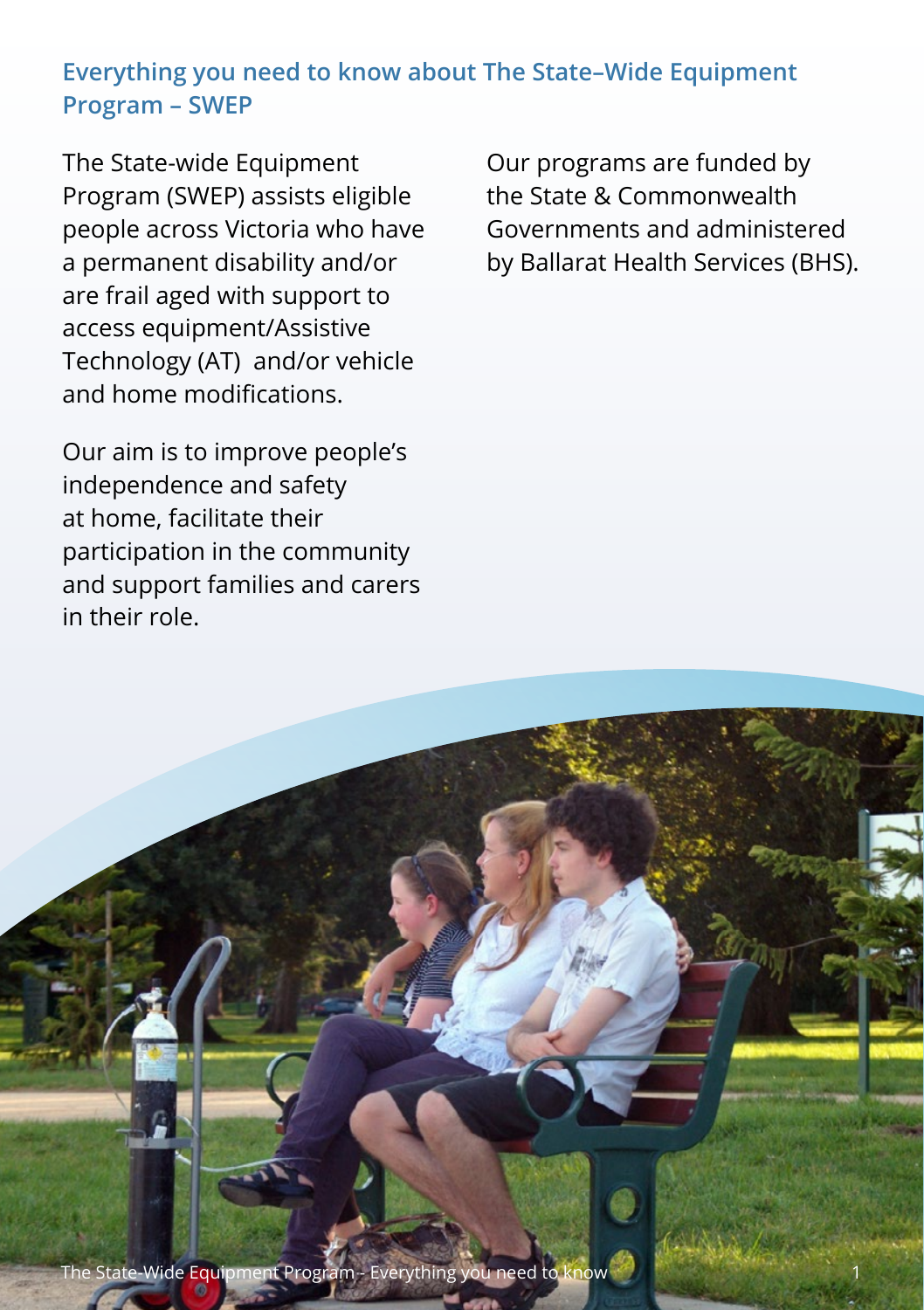# <span id="page-3-0"></span>**Our Programs include:**

Aids & Equipment Program (A&EP)

Continence Aids (CA)

Domiciliary Oxygen Program (DOP)

Lymphoedema Compression Garment Program (LCGP)

National Disability Insurance Scheme (NDIS)

Preventative Maintenance Program (PMP)

Supported Accommodation Equipment Assistance Scheme (SAEAS)

Laryngectomy Consumables Program (LCP)

Top-up Fund for Children (TFC)

Vehicle Modification Subsidy Scheme (VMSS)

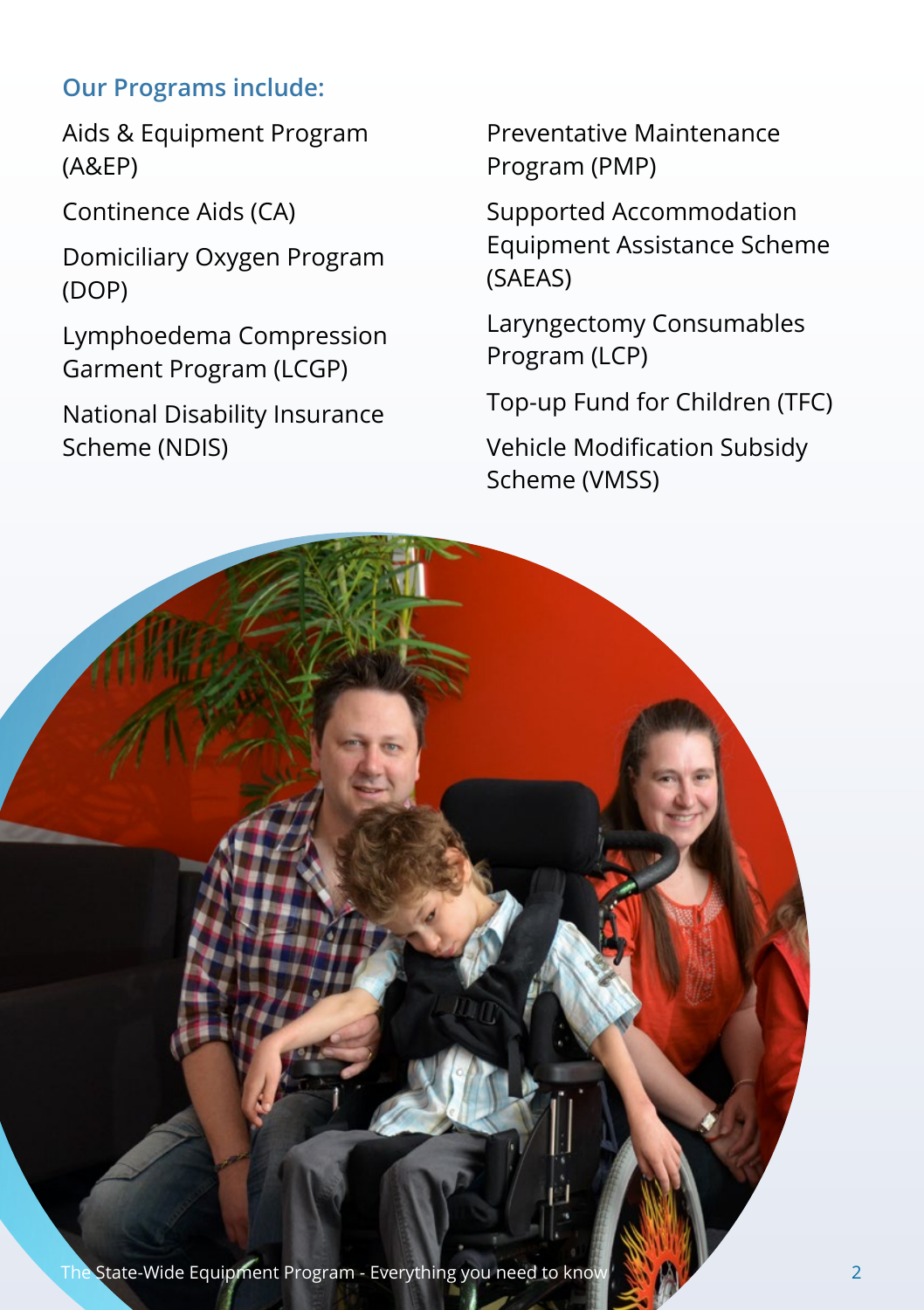# <span id="page-4-0"></span>**What is Assistive Technology (AT)?**

Assistive Technology is any device or system that allows a person to perform tasks that they would otherwise be unable to do, or which increases the ease and safety with which tasks can be performed.

# **What sort of Assistive Technology (AT) or Modifications can I access through SWEP?**

- Bathing/showering/toileting
- Beds/mattresses/bed accessories
- Continence products
- Electronic voice aids
- Environmental control units
- Home modifications
- Lymphoedema garments
- Orthoses and custom footwear
- Pressure care
- Specialised seating
- Transfer (for example hoists)
- Laryngectomy Consumables
- Vehicle Modifications
- Walking and standing aids
- Wheelchairs (includes customisation) and scooters
- Wigs

• Oxygen

More information about Assistive Technology or modifications is available on our website, [swep.bhs.org.au/programs-services.php](http://swep.bhs.org.au/programs-services.php) or call [1300 747 947](tel:1300 747 937).

# **What relationship does SWEP have with the NDIS?**

We have formal working arrangements with the National Disability Insurance Agency (NDIA) to support participants.

For further information about our relationship with the NDIS, please refer to our website [swep.bhs.org.au/national-disability-insurance](http:// swep.bhs.org.au/national-disability-insurance-scheme.php )[scheme.php](http:// swep.bhs.org.au/national-disability-insurance-scheme.php ) or call SWEP on 1300 747 937 and request a copy of the participant pathway brochure.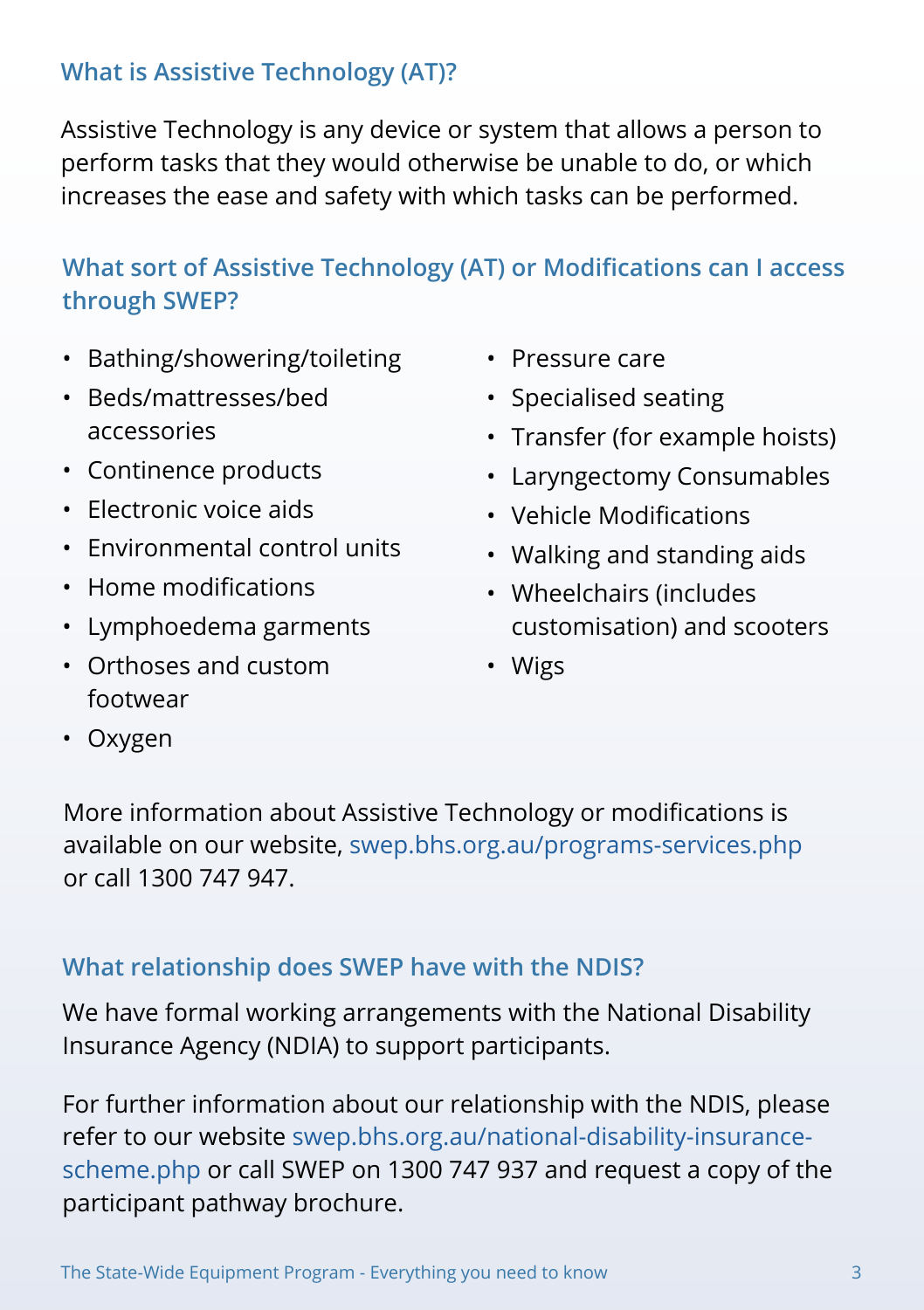# <span id="page-5-0"></span>**Why choose SWEP?**

We offer knowledge, experience and have established partnerships and networks that are ready to work with you.

In a rapidly changing environment we have adapted and evolved to ensure that positive outcomes for our consumers can be achieved.

We are recognised as a leader in the field of Assistive Technology service delivery models across Australia and use presentations and conferences as a vehicle to influence policy and service design.

On average our dedicated team receives over 7,700 calls per month, with over 85% answered within 20 seconds demonstrating our commitment to excellent customer support.

# **SWEP has contracts with several Suppliers to make sure:**

- Assistive Technology meets relevant Australian Standards
- Best fit for purpose for our consumer needs
- Quality and durability tested
- Warranty arrangements for all new products
- Delivery, installation and education if needed
- Represents value for money

Our model recognises that many of our consumers require 24/7 support 365 days a year if their Assistive Technology fails and as such, provides a unique and valued support service regardless of where someone lives in Victoria. This service is triaged around consumer need rather than supplier availability.

The State-Wide Equipment Program - Everything you need to know

4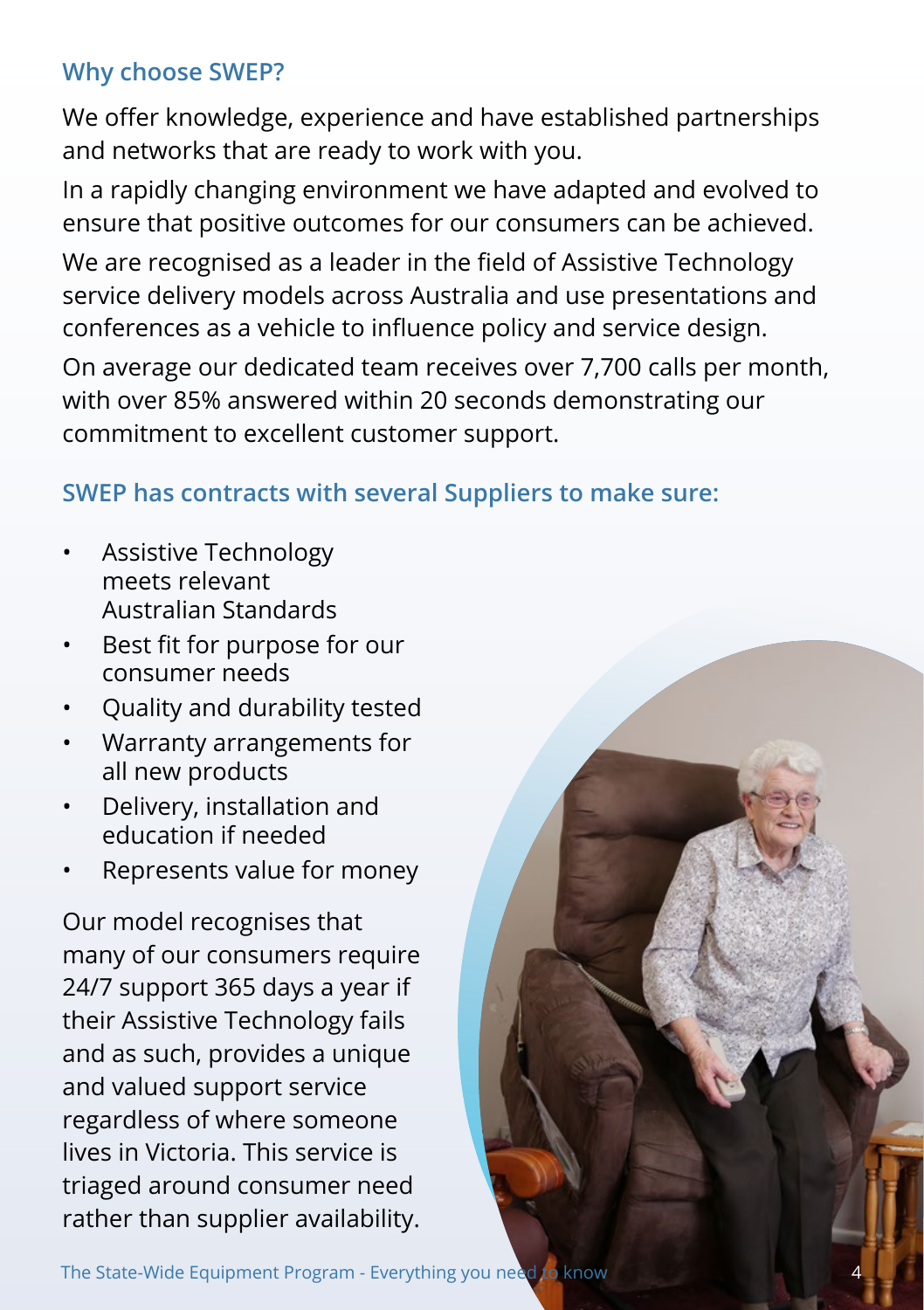# <span id="page-6-0"></span>**How do I know if I am eligible?**

Information about eligibility criteria for SWEP can be found at [https://swep.bhs.org.au/check](https://swep.bhs.org.au/check-eligibility.php)[eligibility.php](https://swep.bhs.org.au/check-eligibility.php)

NDIS eligibility criteria can be found at [https://www.ndis.gov.](https://www.ndis.gov.au/ndis-access-checklist) [au/ndis-access-checklist](https://www.ndis.gov.au/ndis-access-checklist)

#### **How do I apply for help?**

- 1. Complete the SWEP Eligibility form at [https://swep.bhs.](https://swep.bhs.org.au/other-relevant-documents.php) [org.au/other-relevant](https://swep.bhs.org.au/other-relevant-documents.php)[documents.php.](https://swep.bhs.org.au/other-relevant-documents.php)
- 2. Request an appointment with the relevant Prescriber according to the Assistive Technology you require (refer to page 7 for more information).
- 3. Your Prescriber will complete an assessment and together you will decide which Assistive Technology/ Modifications will meet your needs.
- 4. An application form will be completed by your Prescriber and submitted to us on your behalf.

5. Once we receive your application, we will review the application and notify you of the outcome in writing.

#### **Who owns the Assistive Technology?**

We generally retain ownership of assets valued at over \$500 and provide an asset label so it can be easily identified for repairs, dependent on each program and what is supplied.

# **What if the Assistive Technology breaks down?**

**Phone [1300 747 937](tel:1300 747 937) (PH SWEP).**  and follow the prompts.

To assist our asset management team please try to have your asset label number ready.

We will discuss how we can support you.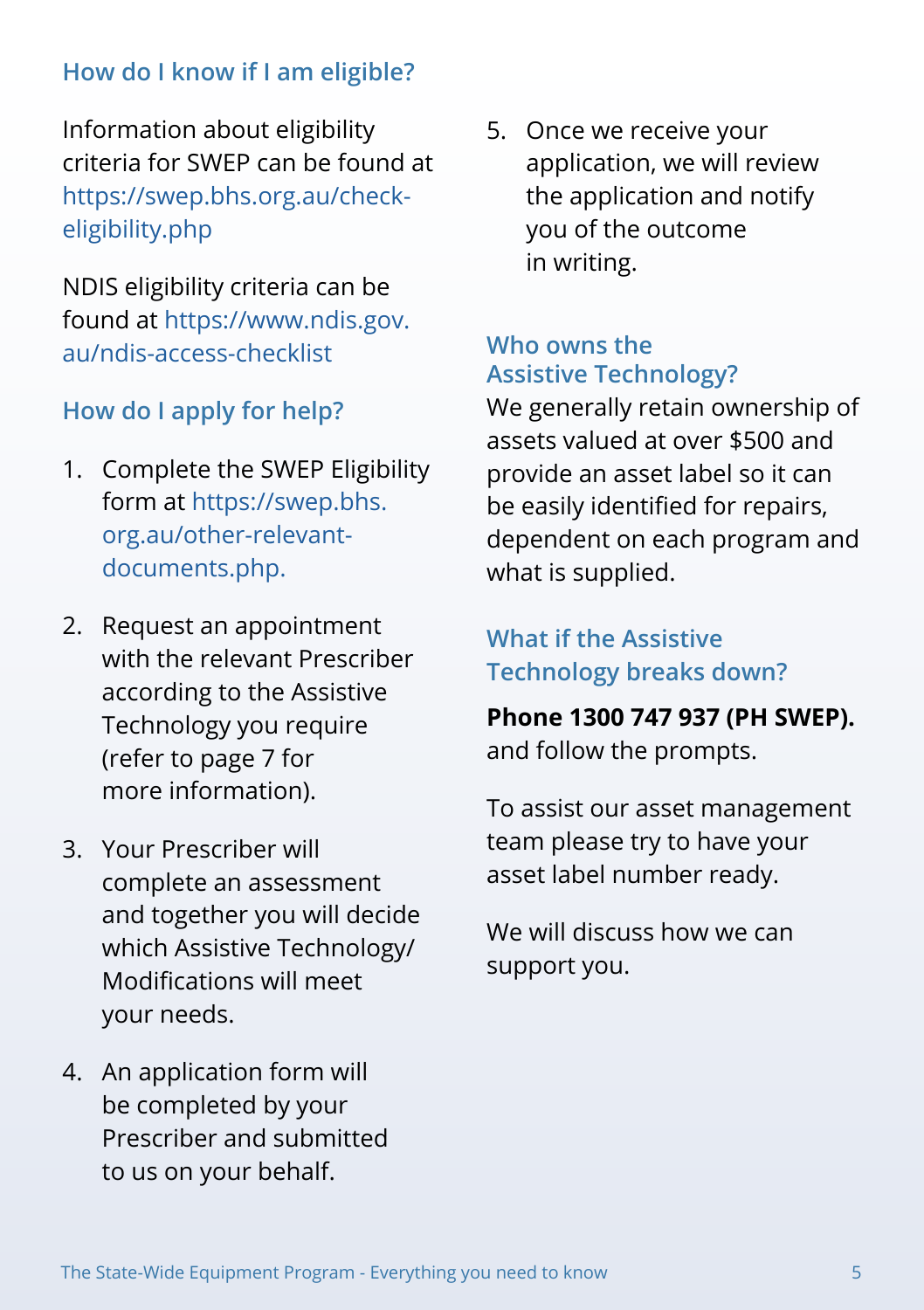#### <span id="page-7-0"></span>**Preventative Maintenance**

An initiative is being rolled out across the state to ensure that Assistive Technology is maintained in a safe working condition ensuring our consumers can be reassured about the reliability of their equipment.

# **What is the best way to communicate with SWEP?**

You can contact us in the way you prefer - email, mail or telephone or via our easy to navigate website.

Our website provides information about application status, the operational performance of the programs we administer and you can provide feedback to help us improve our services.

Prescribers can check and update their application details, check their approved Prescriber credentialied levels, submit applications and associated documentation online in a secure environment and receive automated advice when an application status changes.

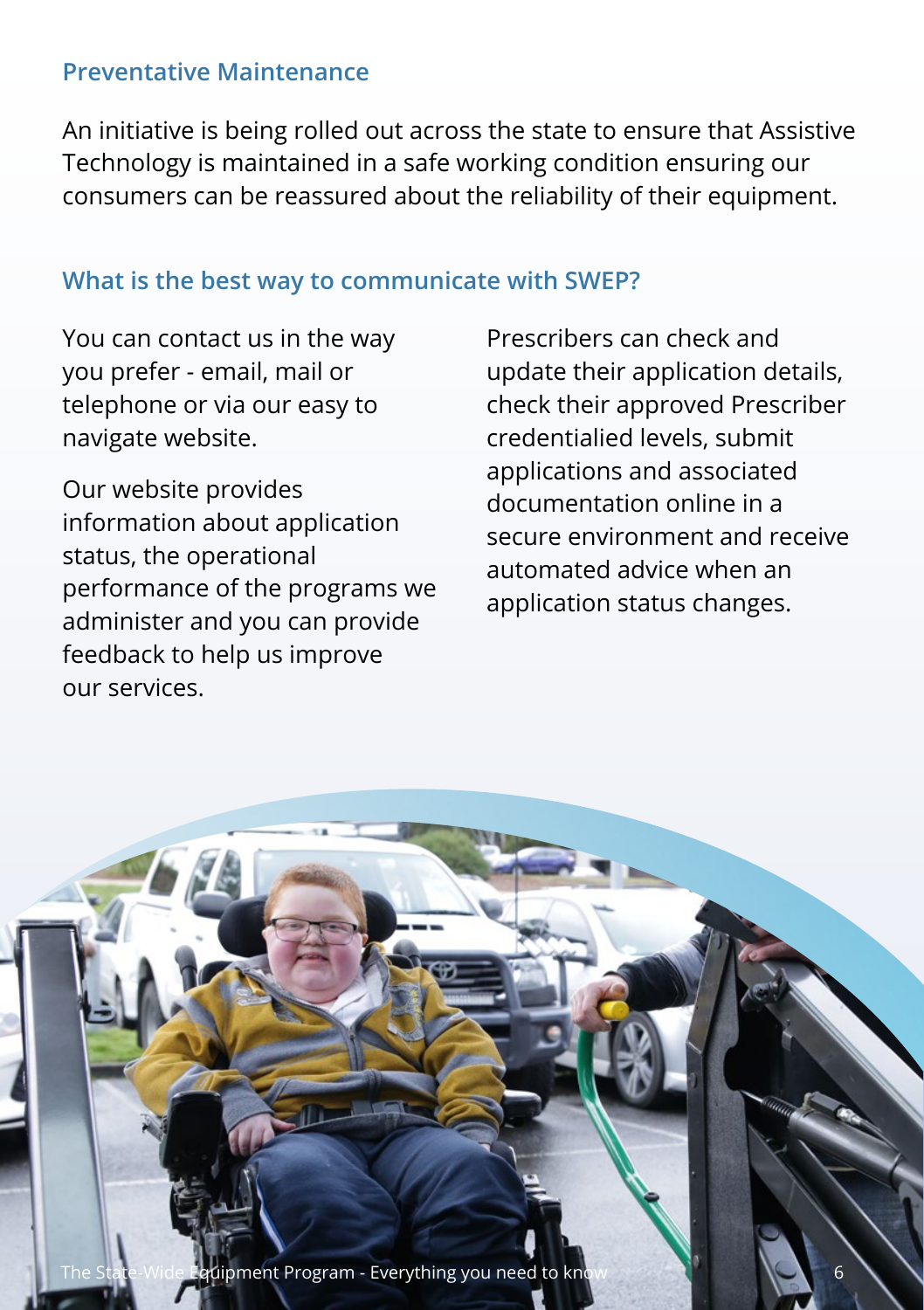#### <span id="page-8-0"></span>**Clinical Advisory Panels**

Our Clinical Advisors appointed to the panel are a team of expert clinicians with expertise in Assistive Technology assessment and provision . A list of Clinical Advisors can be found at [https://swep.bhs.](https://swep.bhs.org.au/clinical-advisors.php) [org.au/clinical-advisors.php](https://swep.bhs.org.au/clinical-advisors.php)

#### **Prescriber Accountability and Support**

We have implemented a Prescriber Registration and Credentialing Framework that recognises professional qualifications of Prescribers and respects advanced Prescriber knowledge and skills.

This framework aligns with 'The Victorian State Government and Allied Health Credentialing, Competency & Capability Framework.'

Prescriber registration and credentialing is fully contained online and Prescribers submit applications for consumers through our website.

Every year we have an increasing number of Prescribers and their administration support staff registered with us including Occupational Therapists, Physiotherapists, Orthotists, Podiatrists, Speech Pathologists, Continence Nurses, Respiratory Physicians, Lymphoedma Specialists, Allied Health Assistants and Respiratory Technicians.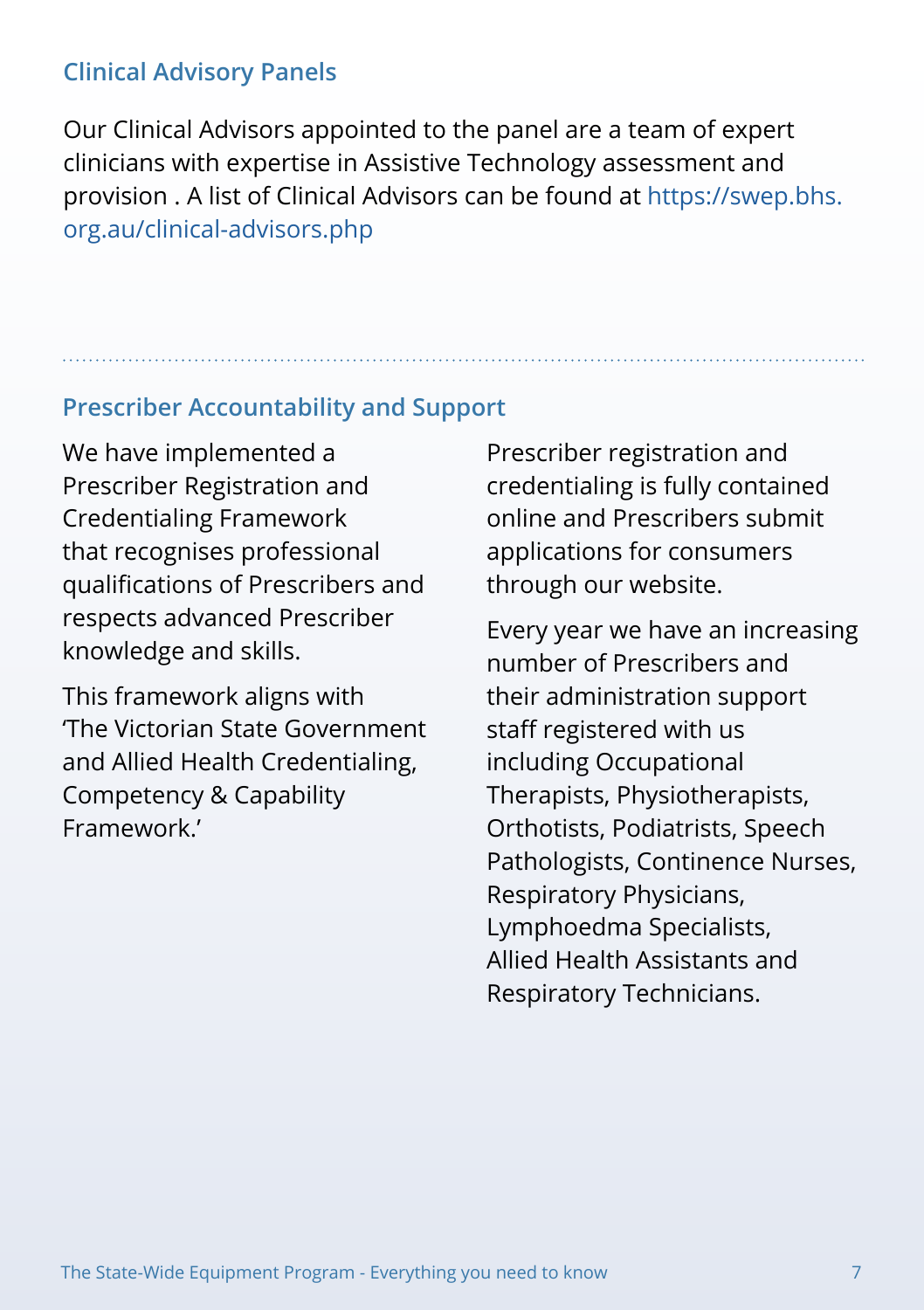### <span id="page-9-0"></span>**Priority of Access Framework (PoA)**

Our Priority of Access Framework ensures Assistive Technology is provided according to urgency of need. It is not just a waiting list. Those who need Assistive Technology urgently are readily identified, and others are accommodated as funds are available.

This Framework considers our physical safety for the client, mental and emotional health of the client, independence for the client, and needs of the support person.

# **Reporting and Accountability**

We are a conscientious corporate citizen, and committed to transparent reporting to our stakeholders.

We have continuously met accreditation requirements of the State Government.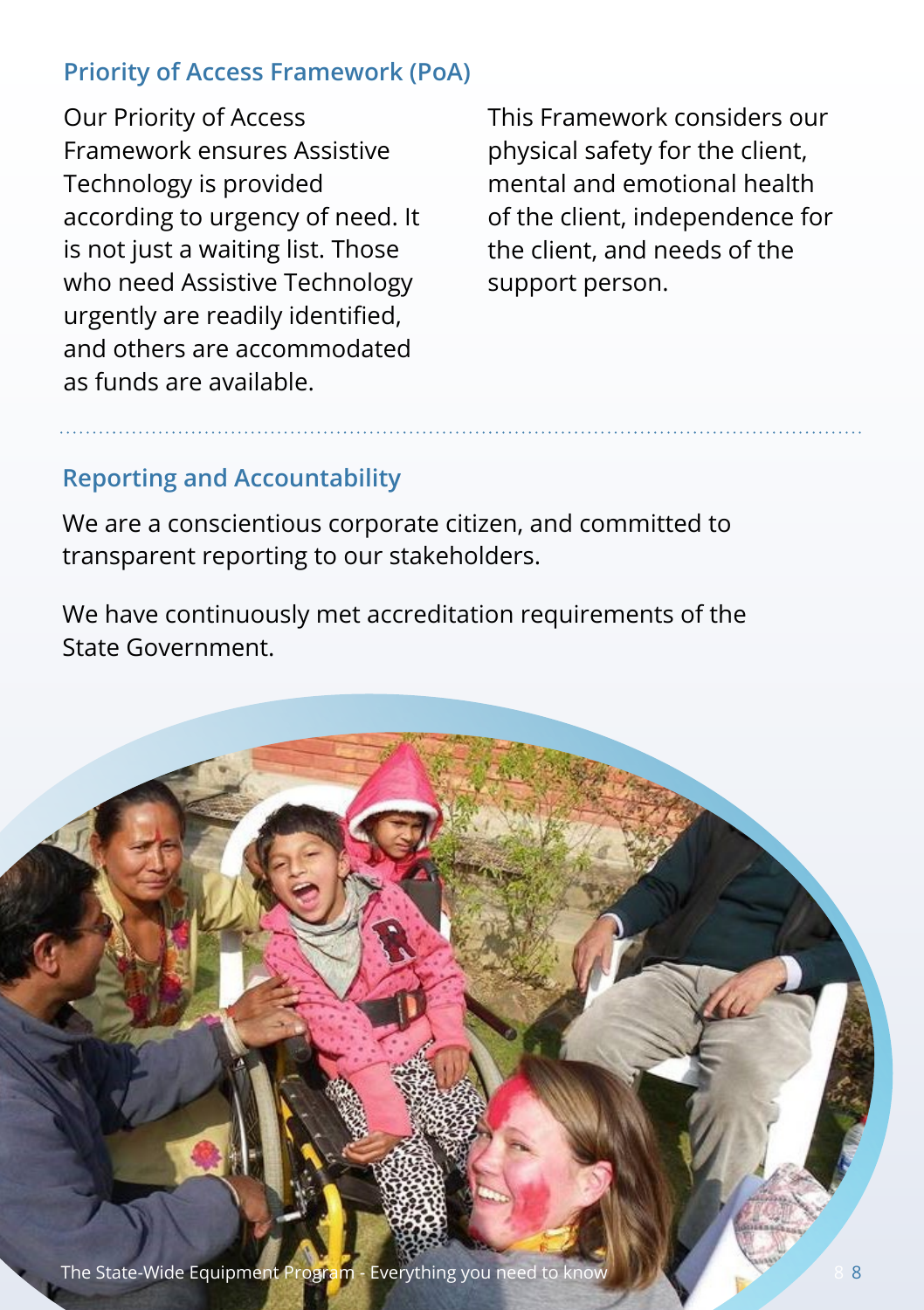#### <span id="page-10-0"></span>**Continous Improvement**

SWEP welcomes feedback about the services it provides, including compliments, suggestions and complaints. Constructive feedback tells us what you value about SWEP and the work we do, as well as helps us to identify areas for improvement.

*I I* write to express my heartfelt gratitude to you for my recently received wheelchair. It is truly amazing that I now have this customized wheelch *wheelchair. It is truly amazing that I now have this customized wheelchair to support my back and neck. The construction of it is incredible, and I appreciate being able to have parts of its structure in my favourite colour purple.* 

*In my current apartment, I shall be moving it to and from three different activity areas within my main room.*

*As you can imagine, I look immensely forward to the possibility of moving to a more disability-compatible housing arrangement wherein I shall be able to move it from one room to another and where from it can be used for general and cultural outings where as I would not otherwise be able to attend due to pain from standing still and having a high risk of falls when out and about.*

*My few words seem an inadequate appreciation of the most generous contribution towards the cost of the equipment. It is a real privilege to have access to your aids & equipment service.* "

#### A Very Satisfied Client